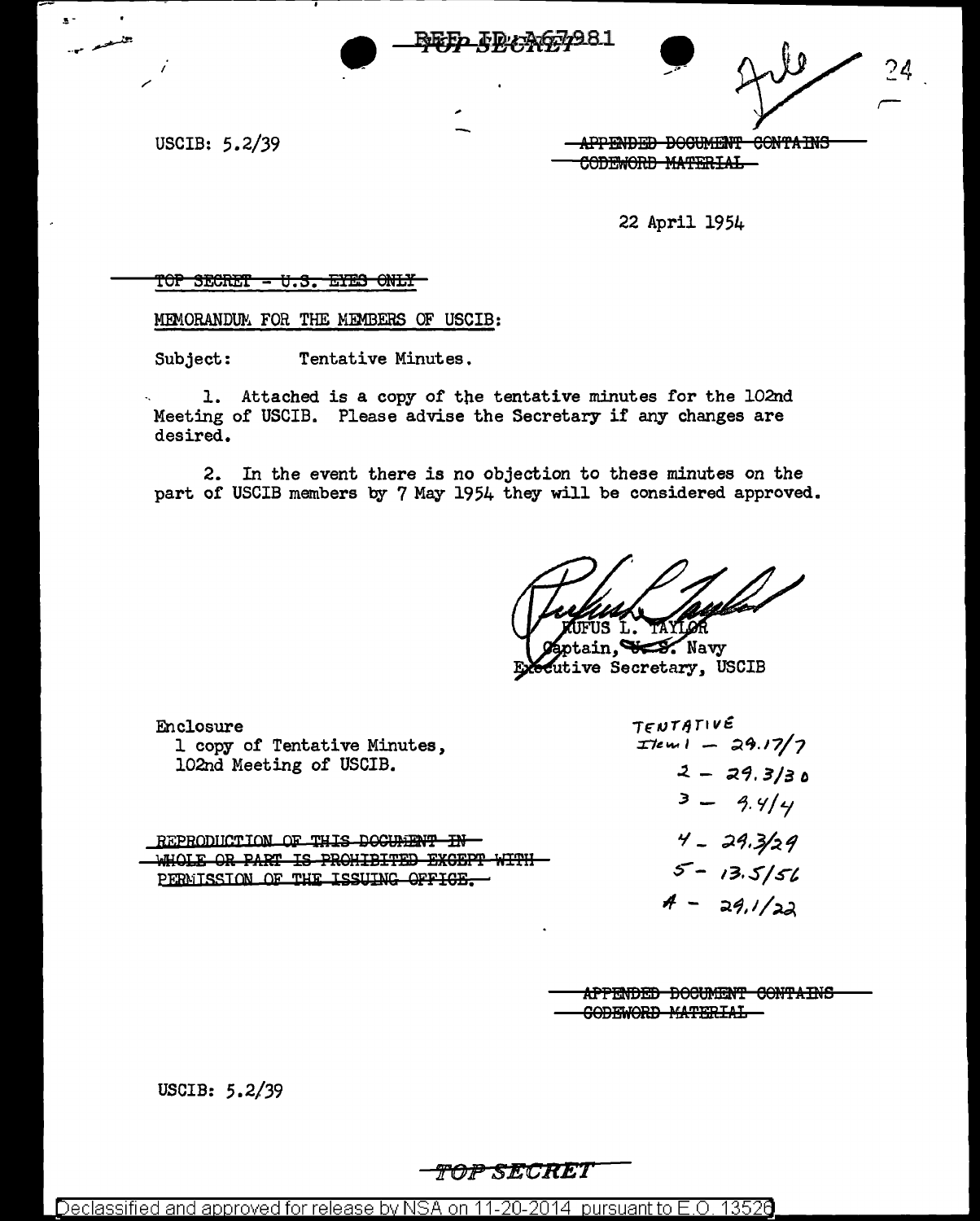

## $CONTIDENTIAL - U.S. EYES ONLY$

#### ONE HUNDRED SECOND MEETING

# OF THE

#### UNITED STATES COMMUNICATIONS INTELLIGENCE BOARD

Lt. General C. P. Cabell, Acting Chairman

PRESENT:

 $\bullet$ 

 $\tilde{\bullet}$   $\tilde{\bullet}$ 

<u>NSA</u>:

| DEFENSE:             | General G. B. Erskine, USMC (Ret.)                                   |
|----------------------|----------------------------------------------------------------------|
| <b>STATE:</b>        | Mr. W. P. Armstrong, Jr.                                             |
| NSA:                 | Lt. General R. J. Canine, USA                                        |
| FBI:                 | Mr. V. P. Keay<br>(for Mr. L. V. Boardman)                           |
| CLA:                 | Mr. H. D. Sheldon                                                    |
| ARMY:                | Major General A. G. Trudeau                                          |
| NAVY:                | RADM C. F. Espe                                                      |
| AIR FORCE:           | Brigadier General Millard Lewis<br>(for Major General J. A. Samford) |
| EXECUTIVE SECRETARY: | Captain R. L. Taylor, USN                                            |
| <b>SECRETARIAT:</b>  | Lt. Colonel H. C. Simmons, USAF<br>Mrs. D. O. Tucker                 |
| ALSO PRESENT:        |                                                                      |
| <b>DEFENSE:</b>      | Mr. R. V. Zander                                                     |
| STATE:               | Mr. R. F. Packard                                                    |

Brigadier General J. B. Ackennan, USAF Captain D. M. Agnew, USN Mr. W. F. Friedman Mr. P. J. Patton

 $\mathbf{r}$ 

<del>CONFIDENTIAL</del>